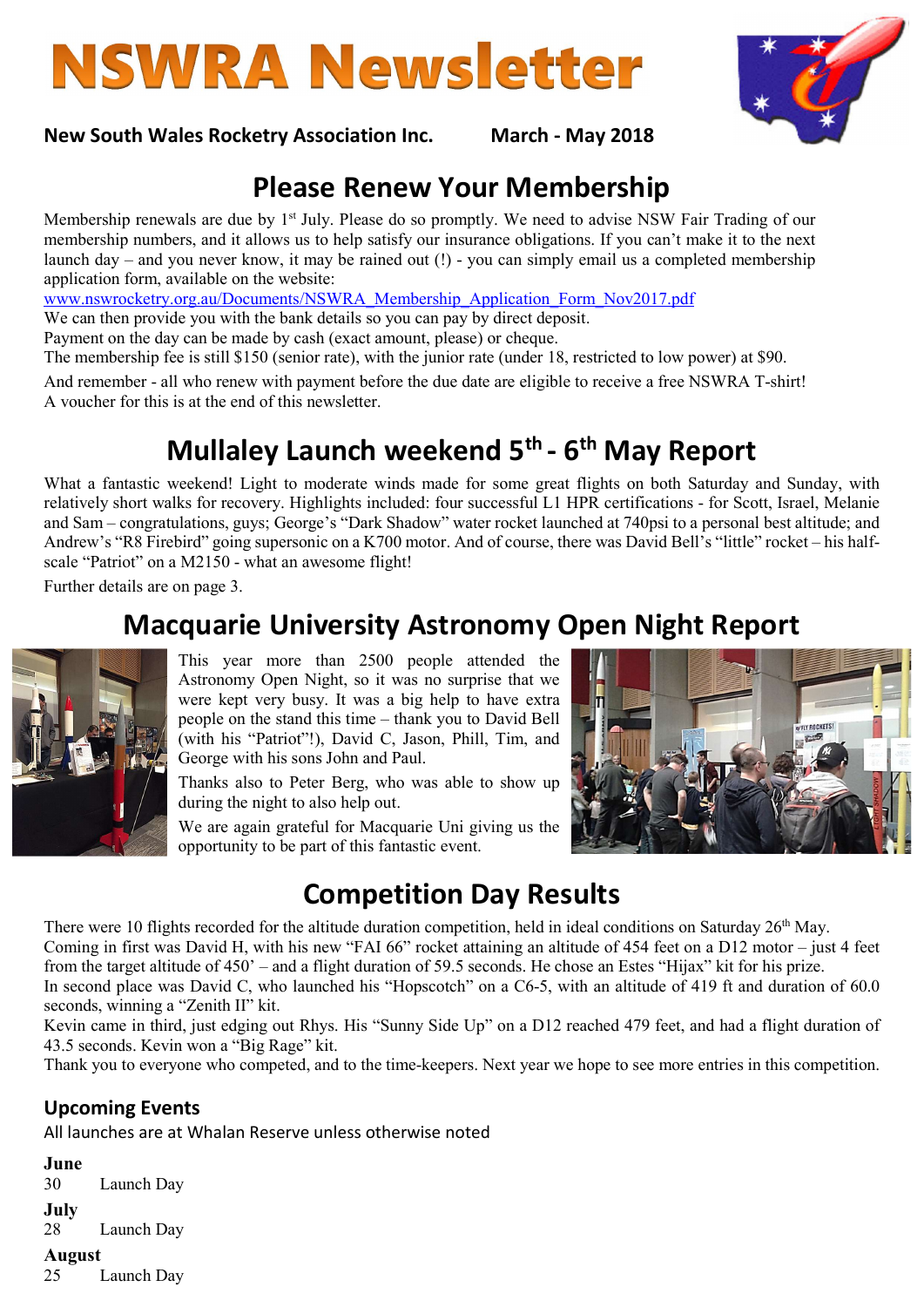#### Launch Day 31<sup>st</sup> March

Number of launches: 23

Phill's "Dinky 2" was first off the pads, on a B6 motor, followed by Kevin's "Sunny Side Up" on an E9, and Toby's "Riptide" on a C6.

David H launched 2 rockets for the streamer duration contest, his "FAI 40-A" on an A3 had a flight time of 27.98 seconds, and "Meeka" on an A8 stayed aloft for 23.85 seconds. The challenge is on!

David H's "Super Baby Bertha" had a less than nominal flight, with a CATO of the E18 motor. Paul Katz's usually reliable "Pod 2" failed to open its chute, but his "Fire Flight" had a good flight.

Rhys' "Kookaburra Mini 2" had a good flight on a D12.

Andrew's "R13" took to the skies on an F40 motor.

Josh launched his "Eliminator" 3 times on D12 motors.

Ulysses had a good flight of his "Vega 1" with a C6-5.

Sam successfully launched and recovered his "Initiator" on a F52 motor for his MPR assessment – congratulations, Sam!

Toby's "Riptide"

Launch Day 28<sup>th</sup> April



#### Launch Day 26<sup>th</sup> May

Number of launches: 29



Conditions today were ideal for the competition, being dead calm early. Light winds developed through the morning

David H's "Hail Buster" literally shot off the pad with a F70 motor.

George's water rockets performed immaculately as usual.

There were plenty of great flights, some highlights being:

- Adrian's "Ranger" on a cluster of three B6 motors
- An unexpectedly unstable flight of David H's new "SAAB Saucer"
- Travis achieving his MPR with his "T1.1" rocket on a E16 motor
- Toby's 2-stage "Zenith II" going unstable after the booster had burnt out, due to separation of the nosecone. He would then launch the sustainer separately, for a good flight
- Jason's beautiful "Navajo AGM" (a prize from last year's competition) flying on a B6, and "Mercury Redstone" on a C6
- Sam's "Initiator" on a G40. The 4 second delay was a bit short



Rob's "Vector Force"

Jason's "Navajo AGM"

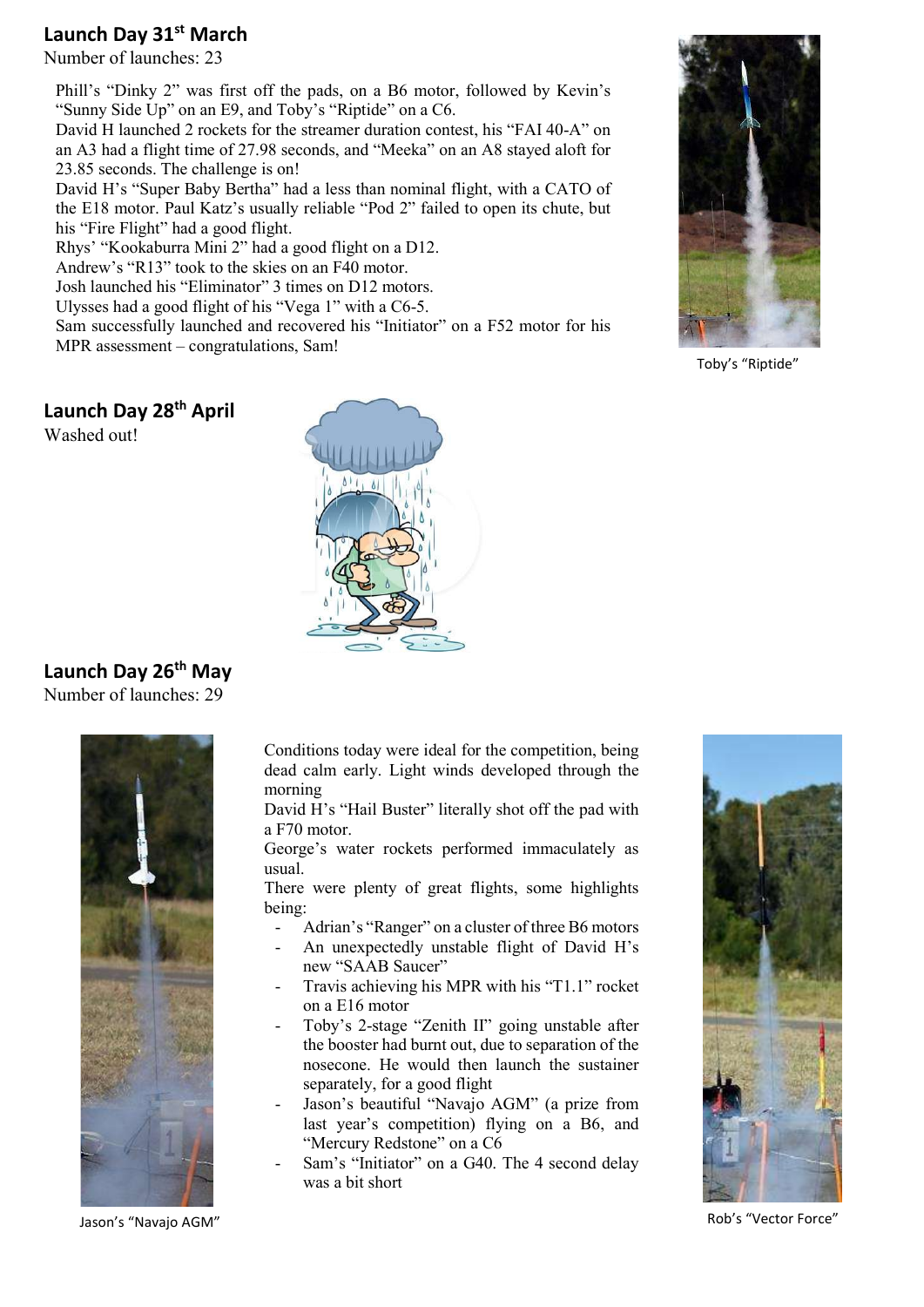#### Mullaley Launch weekend

#### Saturday 5<sup>th</sup> May

Number of launches: 24



David Bell's half-scale "Patriot" lifts off - on its way to over 6000 ft

George wasn't holding much back for the first launch of the weekend. He loaded his "Dark Shadow II" to its highest pressure to date – 740psi (5.1MPa). The rocket shot off the pad to reach an altitude of 2016 feet  $(614m)$  – George's highest altitude with a water rocket so far. You wonder how much higher it can go until the airframe can't withstand the extra pressure – wait and see!

Paul flew the "Pod 2" in its 2-stage configuration, with two C6 motors, for a great flight.

Scott's "Hitech" had a late ejection with the G88-8 motor, but was otherwise OK. This was enough to encourage him to attempt his L1 certification with his impeccably finished "Wresat" rocket on an I175 motor – a perfect flight and recovery. Israel also had a nice flight with his "Arzkicker" on a H135 for his L1 certification. Congratulations, guys!

Andrew's "R8 Firebird" using a K700 motor wasn't as fortunate, with an event occurring on ascent as it went supersonic. He managed to recover most of the bits. Ariana (Tim's Daughter)'s "Uranus", a 2-stage rocket with three C6 motors in the booster and a D12 in the sustainer, also had an erroneous flight, with the booster stage being burnt at stage separation.

David C used an old G64 motor in his "Jester", which resulted in an early ejection and a core sample of the aft section – a relatively simple re-build with mailing tube. His "Gambit" had a perfect flight on an H123.

Josh and Israel both launched their "Eliminator" rockets on D and E motors for nice flights.

Sam attempted his L1 certification using a H123 in his "Phoenix", but was unsuccessful. He would try again tomorrow. His "Astrobee D" had a good flight on a G78.

Melanie did a test flight of her "Marcus Aurelius" on a G40, in preparation for her L1 cert attempt.

Other great HPR flights included Kevin's "Ariel" on a H152, and David H's "Minnie Magg" on a H125 and "Warlock" on a J354.

Of course, the other highlight was David Bell's half-scale "Patriot". A perfect flight on a M2150 to 6100 feet, with on-board commentary by LISA

### Sunday 6<sup>th</sup> May

Number of launches: 15

Nice weather again, with light winds.

First off the pad this morning was David H's "Hot Point" on a H410. These motors really pack a punch, and it was a bit too much power for this rocket. David C used another H410 is his new "Ersatz" for a good flight, and launched his "Bunyip" on a I161.

Josh's "Eliminator" had another 2 nice launches on D12 motors

After a successful flight of her "Marcus Aurelius" yesterday, Melanie attempted her L1 certification using a H135, with a nice flight and recovery. Congratulations, Mel!

Sam then launched his "Phoenix" on a H125, to also gain his L1 cert. Congratulations, Sam!

David H had a good flight with his "Minnie Magg" on a H120, and launched his "Big Red Saucer" on a G80.

Scott launched his "Airshow" on a C6, the smallest motor used this weekend, for an excellent and fun flight – the Mullaley site can be used for any size rocket and motor, and is ideal for those rockets that may be marginal at Whalan.

Andrew used an F12 motor in his "Galaxy" for a perfect flight.

Kevin launched his "Callisto" on a H135.

Sam had a good flight using a G80 motor in his "Astrobee D". He wasn't as fortunate with the last flight of the weekend - another core sample with his "Phoenix" on an I211.

In summary, a fantastic weekend with a great bunch of people – thank you, everyone!

Watch for announcements about the next one, which is likely to be held early-mid September.



Melanie's "Marcus Aurelius"